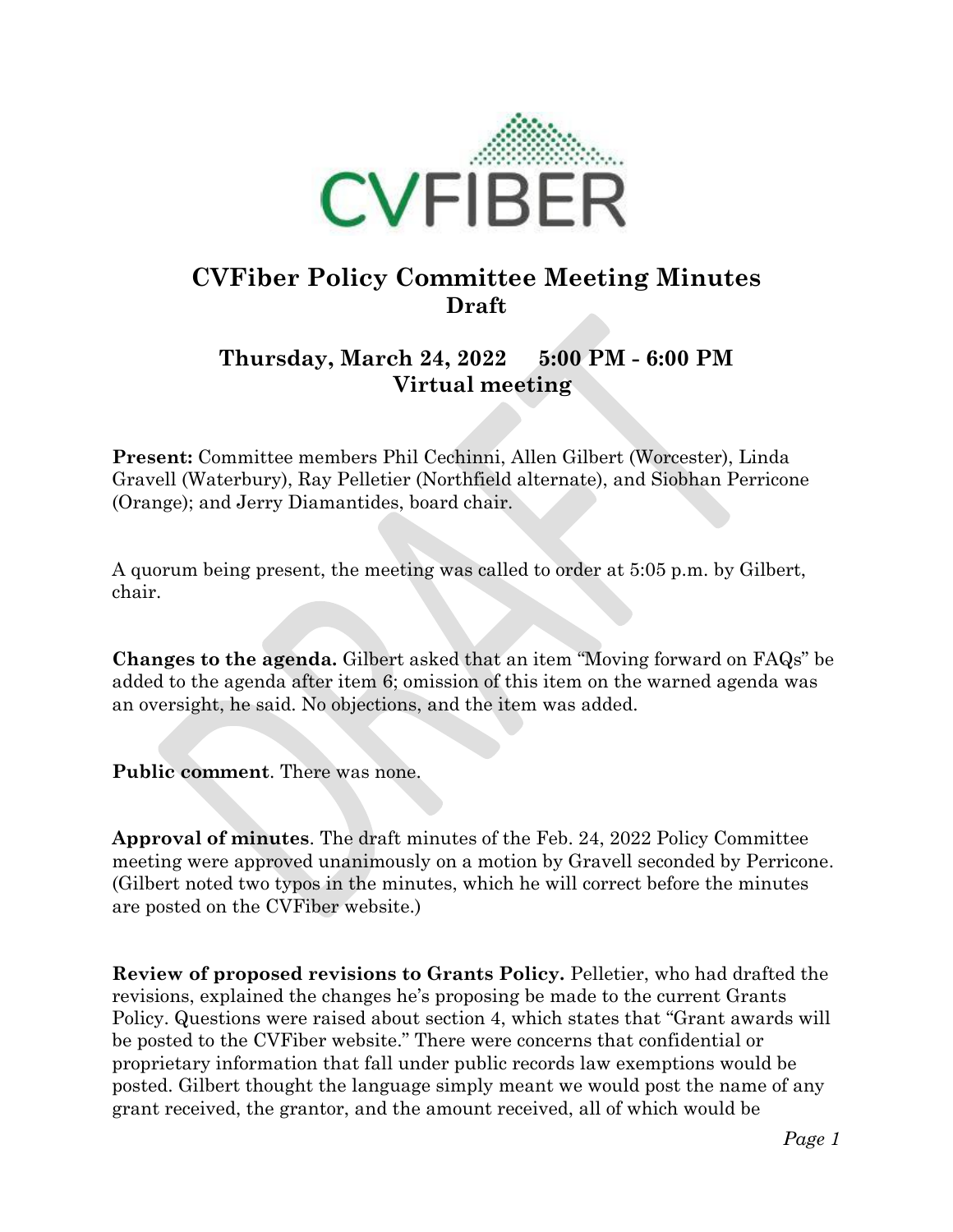accessible public information. Pelletier, though, had in mind that the entire grant document would be posted. After further discussion, Pelletier moved to drop section 4 and recommend to the Executive Committee approval of the amended revisions, with subsequent review and approval by the Governing Board. Gravell seconded the motion. The motion passed unanimously.

**Board member / alternate responsibilities**. Gravell had requested we revisit this topic from our last meeting. She wanted to know what progress had been made in addressing poor attendance at board and committee meetings, which in some cases has led to insufficient quorums to conduct the meetings. Gilbert noted what Governing Board Chair Diamantides had said at the last meeting, that he was going to start sending Board meeting minutes, which include an attendance list, to the select boards of CVFiber's member towns. Gravell asked if that had been done, and Diamantides said not yet. Gravell then suggested that the CVFiber executive director, or Diamantides, send a letter with the minutes and attendance list, to all member town select boards, mentioning that it's time for reappointment by the select boards of delegates and that they might want to check the attendance list to see if their current delegate was adequately representing their town through steady attendance at meetings, or making sure the town's alternate attended the meeting when the delegate could not. Cechinni suggested that if a town doesn't appoint a delegate or alternate, then we shouldn't count that person as part of the quorum pool. Gilbert said he wasn't sure if the state statutes governing CUDs allow that. Pelletier showed a recent attendance chart covering the last four Governing Board meetings; several towns had had no representatives present at any of the meetings, which all agreed was a problem. Perricone pointed out that we can't compel delegates to care about, or to participate in, our meetings. We can't kick out delegates; we can't get rid of a board member without the action of the member's select board. We've got no power. She felt that contacting the towns about this situation is a good idea. Diamantides wondered if it was proper to send letters only to the select boards of towns where delegates haven't been showing up at CVFiber meetings. Gilbert said he thought that was ok, although it might be a good idea to send reappointment letters to those towns whose delegates or alternates haven't regularly been attending meetings, as well as to towns whose current delegate has said to the Governing Board chair or other officers that s/he no longer wishes to serve on the board. He pointed out that current delegates who have not expressed a desire to leave the board do not need to be reappointed each year; the statutes include automatic reappointments if a select board does not appoint a new delegate.

Cechinni mentioned, as part of the responsibilities of board members, alternates, and other volunteers, that we should be documenting the number of hours we spend on CVFiber work. Some grantors require this information in order for organizations to apply for, and receive, grants. Cechinni said there are simple ways to build a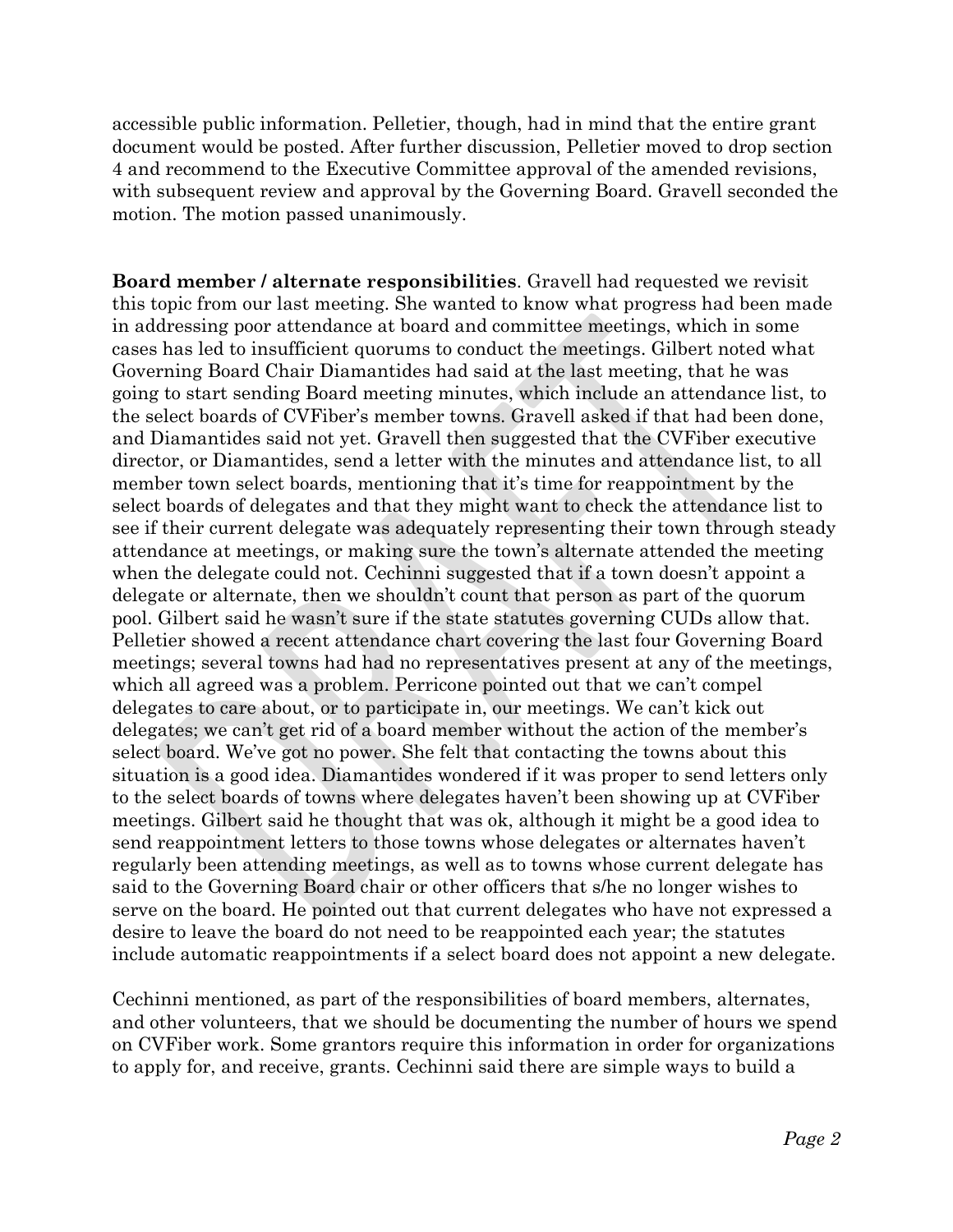tracking system that would do this. Incentives were suggested for those board members and other volunteers who keep and submit a time log of their hours.

**Moving forward on FAQs**. Gilbert explained that this item was a follow-up to the discussion the committee had at its February meeting regarding additional information we should have ready to post on our website, or elsewhere, as we get closer to beginning construction of the CVFiber network. He said he had gone back and looked at the CUD websites he had reported on at the last meeting and determined that the new information we'll need to develop could be collected under a new tab on the website labeled "Getting Connected". Within that tab would be first an introductory "landing page" and then sub-categories on specific issues, each with its own set of FAQs:

- Connecting to the network (general information about connections)
- Service plans (internet and phone)
- Policies, agreements, specifications
- Customer support

Developing information on the first two sub-categories must come from the people involved with the building of the network and the people working on fees and rate structures. The third category, he said, is something the Policy Committee should begin to work on: documents dealing with policies, agreements, and specifications. He suggested a "library" where these documents are kept. Reviewing other CUDs' websites, with a focus on ECFiber's website, the following documents should be prepared:

- o Subscriber agreement
- o Privacy policy
- o Acceptable use policy (policy not available on ECFiber website)
- o Open internet transparency policy (net neutrality)
- o Underground conduit specifications and contractor list
- o Installation letter of permission
- o Copyright Infringement Policy (how CVFiber responds to claims of copyright infringement created by information on our website; the policy is apparently required by the Digital Millennium Copyright Act.

Gilbert said all of these documents have been developed, and are posted (except for one, as noted above) on the ECFiber website. He noted that the ECFiber website is copyrighted, so we can't copy any text of these documents verbatim without ECFiber's approval. That is something we might want to seek if we can't develop our own versions of the principles and expectations the documents contain. He suggested we look at other CUD websites for similar information, as well as the websites of other nonprofit ISPs outside Vermont. And ultimately, most of the documents will likely have to be reviewed by legal counsel.